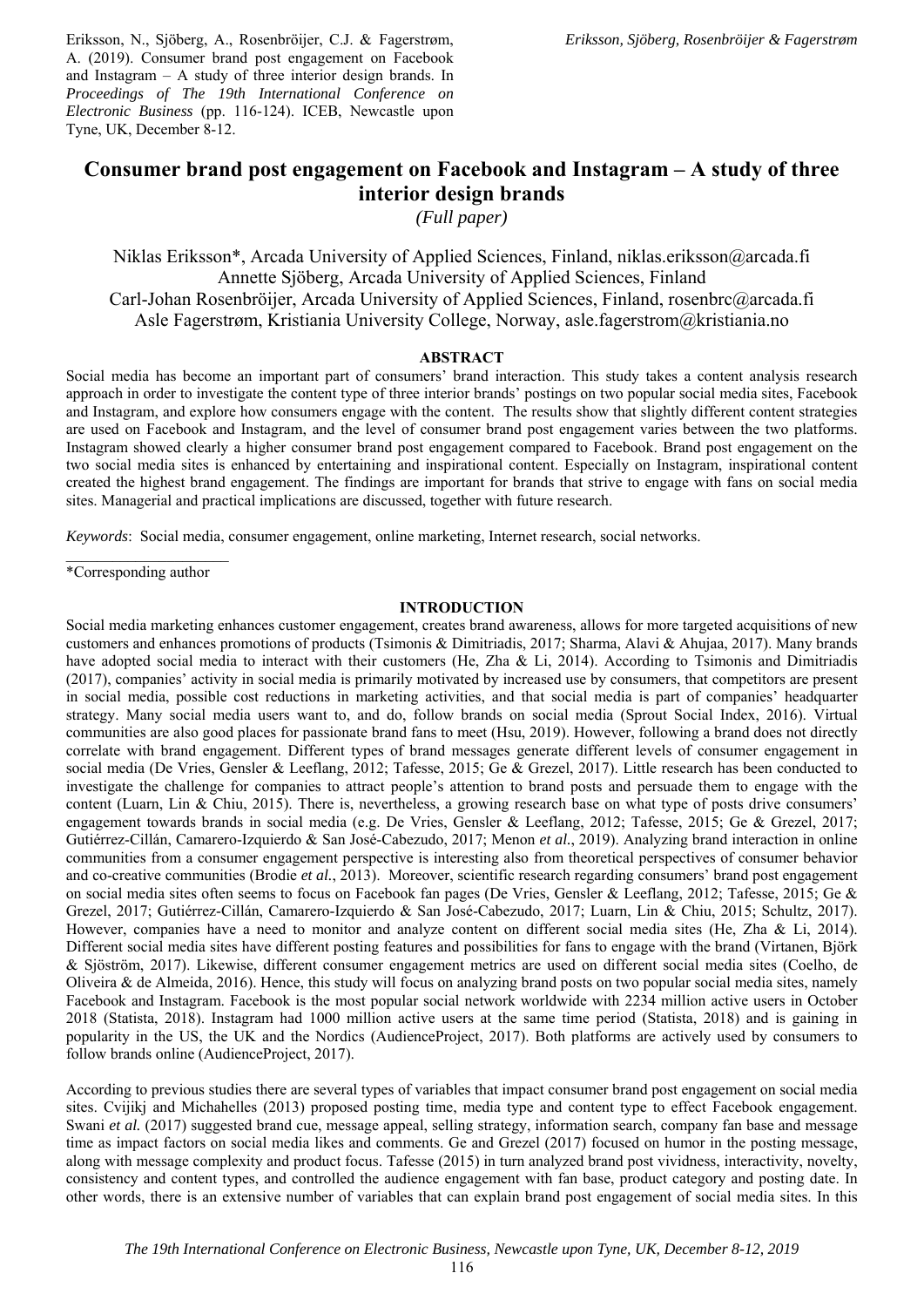study the focus will be on content type. The argument for this decision is that content type has been found as an important driver for brand post engagement in previous studies (Ashley & Tuten, 2015; Tafesse, 2015; Coelho, de Oliveira & de Almeida, 2016; Schultz, 2017; Cvijikj & Michahelles, 2013; Kim, Spiller & Hettche, 2015).

The main objective in this study is to take an explorative consumer engagement approach to analyze three interior design brands' postings on Facebook and Instagram. Within interior design social media is actively used for marketing communications and the preferred social media sites for interior designers are Facebook and Instagram (Unity Marketing, 2018). Hence, interior design is an interesting branch to study for the purpose of this study. We conduct content analysis to identify the characteristic of the content that the three brands are posting on the two social media sites, and investigate differences in consumer brand post engagement regarding these postings. Knowledge about this topic contributes to the theoretical discussion on consumer engagement and to brands who seek to improve consumer interactions by using social media.

We will first conduct a literature review where the focus is on consumer engagement, metrics for measuring engagement and different content types in social media postings. Thereafter, we present the method, which includes the data collection, sample and variable operationalization and coding. Results are presented and discussed. Finally, we conclude with a summary of the study's contributions and directions for future research.

#### **LITERATURE**

# **Brand Post Engagement And Metrics**

There are different theoretical perspectives to analyze engagement in social media, namely online advertising, brand community and uses and gratification theory (Tafesse, 2015). This study is based on literature regarding consumer engagement. The engagement concept has become increasingly used in marketing literature within the area of consumer behavior and cocreative communities (Brodie *et al.*, 2013). The conceptual roots of consumer engagement are derived from theory regarding interactive experience and value co-creation within relationship marketing and service-dominant logic (Brodie *et al.*, 2011). Social networks have changed the dynamics of marketing interchange between companies and consumers and in this new nontransactional environment the focus has shifted from transactions towards consumer engagement and participation (Cvijikj & Michahelles, 2013). Consumer engagement in a virtual brand community is dynamic and multidimensional in character, where engaged consumers display increased loyalty, satisfaction, empowerment, connection, emotional bonding, trust and commitment towards the brand (Brodie *et al.*, 2013). Hollebeek *et al.* (2014) propose that consumer brand engagement consists of three dimensions; (1) generic cognitive, (2) emotional and (3) behavioral. The cognitive dimension is defined as "a consumer's level of brand-related thought processing and elaboration in a particular consumer/brand interaction". The emotional dimension refers to "a consumer's degree of positive brand related affect in a particular consumer/brand interaction". The behavioral dimension is defined as "a consumer's level of energy, effort and time spent on a brand in a particular consumer/brand interaction". These dimensions, according to the authors, describe consumers' activities in brand interactions.

In this study we monitor the behavioral outcomes of consumer engagement with brand posts in social media. A similar approach to investigate consumer engagement on social media was used by Schultz (2017). On social media fans can interact with brand posts by pressing e.g. like, commenting on them or sharing them (Luarn, Lin  $\&$  Chiu, 2015). The fan engagement levels on Facebook have been described as a pyramid where Like is at the bottom (the mildest level of engagement), Reaction is a form of emotion icons (e.g. Love, Sad), Commenting goes beyond Liking in engagement with a brand, sharing indicates trust towards a brand and on the top of the pyramid create represents Involvement, which goes beyond engagement (cocreation of content) (Sharma, Alavi & Ahujaa, 2017). Consumers' online brand-related activities have also been described as a path to gradual involvement with brands on social media; the first step is consumption (e.g. viewing and reading branded content), the second step is contributing (e.g. commenting on brand related content) and the third step is creating (e.g. uploading brand related content) (Muntinga, Moorman & Smit, 2011). Hence, it seems clear that consumer brand post engagement has different levels of involvement, which should be considered when selecting a measurement model or formula for measuring brand engagement. Consumer engagement also occurs within a specific situational context that generates different levels of engagement (Brodie *et al.*, 2011).

Different studies have used different approaches to measure social media engagement. De Vries *et al.* (2012) measured numbers of likes and comments, Tafesse (2015) measured number of likes and shares, Luarn, Lin and Chiu (2015) and He, Zha and Li (2014) measured number of likes, comments and shares. Ge and Grezel (2017) adapted a formula used by Unmetric.com to calculate the weighted customer engagement. The formula used was calculated as follows: Likes\*1 + Comments\*5 + Reposts\*10. The weighted formula considers the different levels of brand post engagement as described above and thus we see it as a valuable approach to calculate engagement. According to Coelho, de Oliveira and de Almeida (2016) the primary engagement metrics for Facebook are likes, comments and shares, and for Instagram likes and comments. We will use the metrics proposed by Coelho, de Oliveira and de Almeida (2016) for our study, together with the weighted formula used by Ge and Grezel (2017), to measure consumer brand post engagement in this study.

# **Content Type And Engagement**

Content in marketing communication strategies refers to the message that is transmitted (Mohr & Nevin, 1990). Content categorizations are based on the type of information that is exchanged and the type of influence message that is embedded in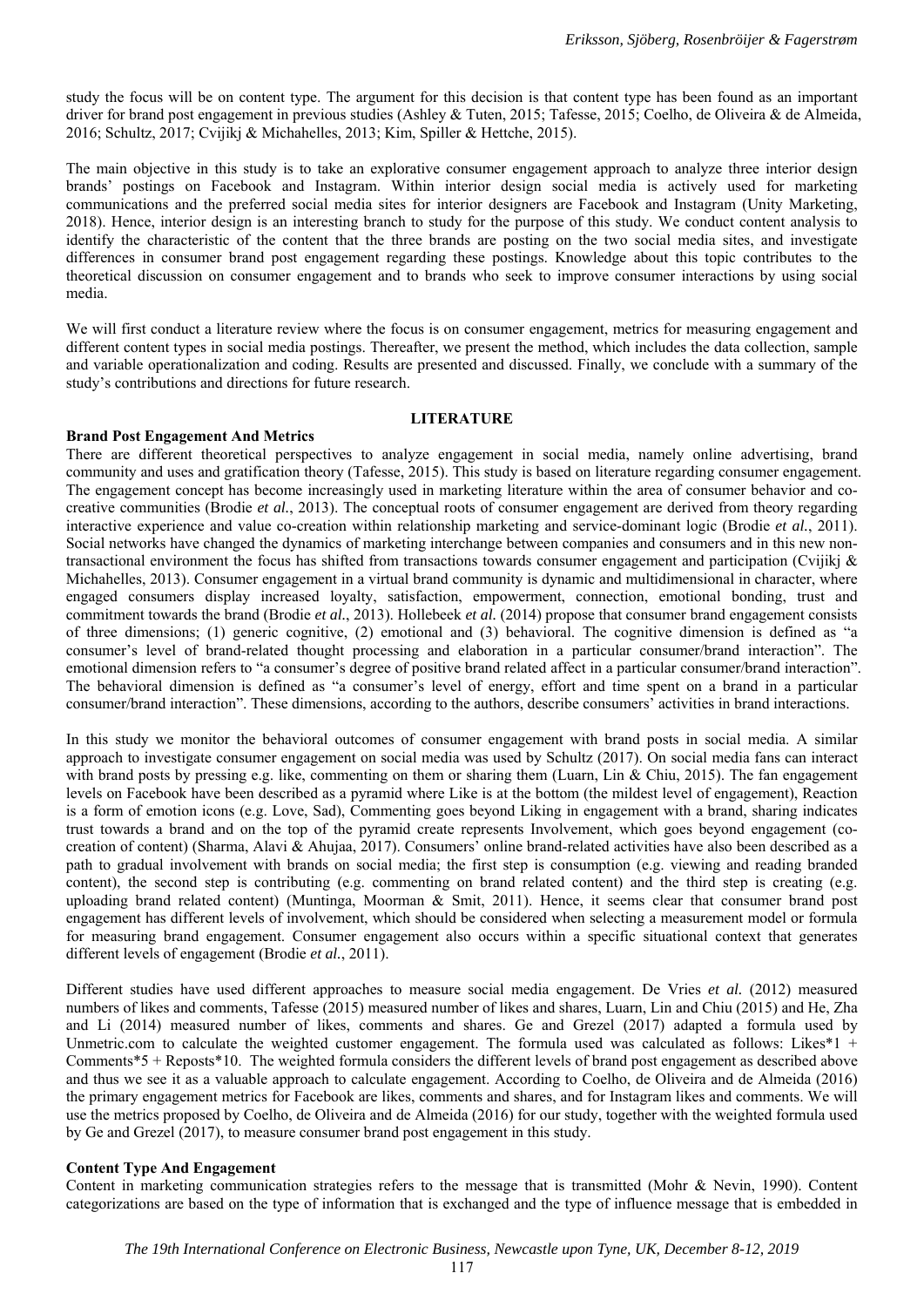the exchanged information (Mohr & Nevin, 1990). Good social media content is likely to trigger consumers to engage (Ashely & Tuten, 2015). Previous studies propose different types of brand posts typologies and categorizations of content in social media. For example, based on an extensive study of Twitter content the following content types were identified: informationsharing, emotion-evoking, and action-inducing content (Taecharungroj, 2017). The findings are, however, mixed as to whether the content type actually affects consumer engagement (Schultz, 2017). De Vries *et al.* (2012) did not find informational and entertaining content to have an impact on likes and comments in social media, while Luarn, Lin and Chiu (2015) found informational, entertainment, remuneration and social posts to be crucial elements in driving online engagement. Cvijikj and Michahelles (2013) also found entertaining content to drive liking, commenting and sharing on social media. On the other hand, De Vries *et al.* (2012) found that higher interactivity and vividness of posts showed a positive impact on the number of likes. Interactive posts were defined as contests to win prices, questions, quizzes and calls to act (urge fans to respond), and high vividness was defined as announcements of upcoming brand events and videos. Tafesse (2015) in turn categorized content as transactional, informational and entertaining. In that study entertaining content showed positive effects on Facebook likes. Also, content novelty (post on new products, brand events, unique product displays) was found to have a positive effect on the number of likes and shares (Tafesse, 2015). Coelho, de Oliveira and de Almeida (2016) findings show that especially events and promotion related content led to higher engagement on Instagram and in a study by Schultz (2017) content with presentations of competitions showed high influence on the social media engagement (likes, comments, shares) and recruiting information showed high influence on likes and shares. There are also differences between different industries regarding consumer engagement with content in postings (Schultz, 2017; Kim, Spiller & Hettche, 2015). In the industrial service category, the self-oriented content (i.e. information about the company or its products, or company events and campaigns) was less liked than task- and interaction-oriented content, while in the consumer convince industry self-oriented content was liked and shared more than interaction-oriented content (Kim, Spiller & Hettche, 2015). Content on different types of social media site also generate different types and levels of consumer engagement (He, Zha & Li, 2014).

See Table 1 for a summary of some previous categorizations of social media content type and their effects on consumer engagement. As we can see from Table 1, there are clearly diverse classifications of content type in social media postings and differences in how content effects engagement. Based on this, we raise the following two research questions:

- What type of content are interior design brands posting on Facebook and Instagram?
- Are there differences in consumer brand post engagement regarding these postings?

| Table 1: Content type and effect on engagement in previous studies |                                                                                                                                                                                                                                                                                                                                                                                                     |                                                                                                                                |  |  |  |  |  |  |
|--------------------------------------------------------------------|-----------------------------------------------------------------------------------------------------------------------------------------------------------------------------------------------------------------------------------------------------------------------------------------------------------------------------------------------------------------------------------------------------|--------------------------------------------------------------------------------------------------------------------------------|--|--|--|--|--|--|
| Study                                                              | Content type                                                                                                                                                                                                                                                                                                                                                                                        | Effect on engagement                                                                                                           |  |  |  |  |  |  |
| De Vries,<br>Gensler &<br>Leeflang,<br>2012                        | Informational: information about the brand and/or its products.<br>Entertaining: content unrelated to the brand e.g. funny movies or anecdotes.                                                                                                                                                                                                                                                     | No influence on likes<br>and comments.                                                                                         |  |  |  |  |  |  |
| Luarn, Lin<br>& Chiu,<br>2015                                      | Informational: content about specific products, brands and related marketing activity.<br>Entertainment: humorous videos, teasers, slogans and wordplay.<br>Remuneration: promotions, coupons, special offers and other offers to attract<br>attention.<br>Social posts: questions and statements aimed to bring out interaction with users.                                                        | All categories showed<br>positive effect on<br>likes, comments and<br>shares.                                                  |  |  |  |  |  |  |
| Tafesse,<br>2015                                                   | Transactional: price promotions, deals and other sales related details.<br>Informational: product reviews, product recommendations and specifications.<br>Entertaining: contests, events, humorous things.                                                                                                                                                                                          | Entertaining content<br>affected Facebook<br>likes positively.                                                                 |  |  |  |  |  |  |
| Coelho, de<br>Oliveira $&$<br>de Almeida,<br>2016                  | Advertising: posts to promote brands and entertaining content.<br>Events: photo and video media, directly connected to brands.<br>Fan: the fan is responsible for the content or the idea.<br>Information: Data about events, places, opportunities, people or celebrities, directly<br>connected to a brand.<br>Promotion: like quizzes, which promote participation of followers through rewards. | Events and promotions<br>lead to higher<br>engagement on<br>Instagram.                                                         |  |  |  |  |  |  |
| Schultz,<br>2017                                                   | Charity: information on charity events.<br>Competition: presentations of competitions.<br>Content: informative post related to a product.<br>Coverage: reports event such as photo shoots.<br>Holiday: posts referring to holiday, season or weekend.<br>HR: recruiting information.<br>Product: post related to specific products.<br>Promotion: discounts, sales or store openings.               | Competitions showed<br>high influence on<br>likes, comments and<br>shares. HR showed<br>high influence on likes<br>and shares. |  |  |  |  |  |  |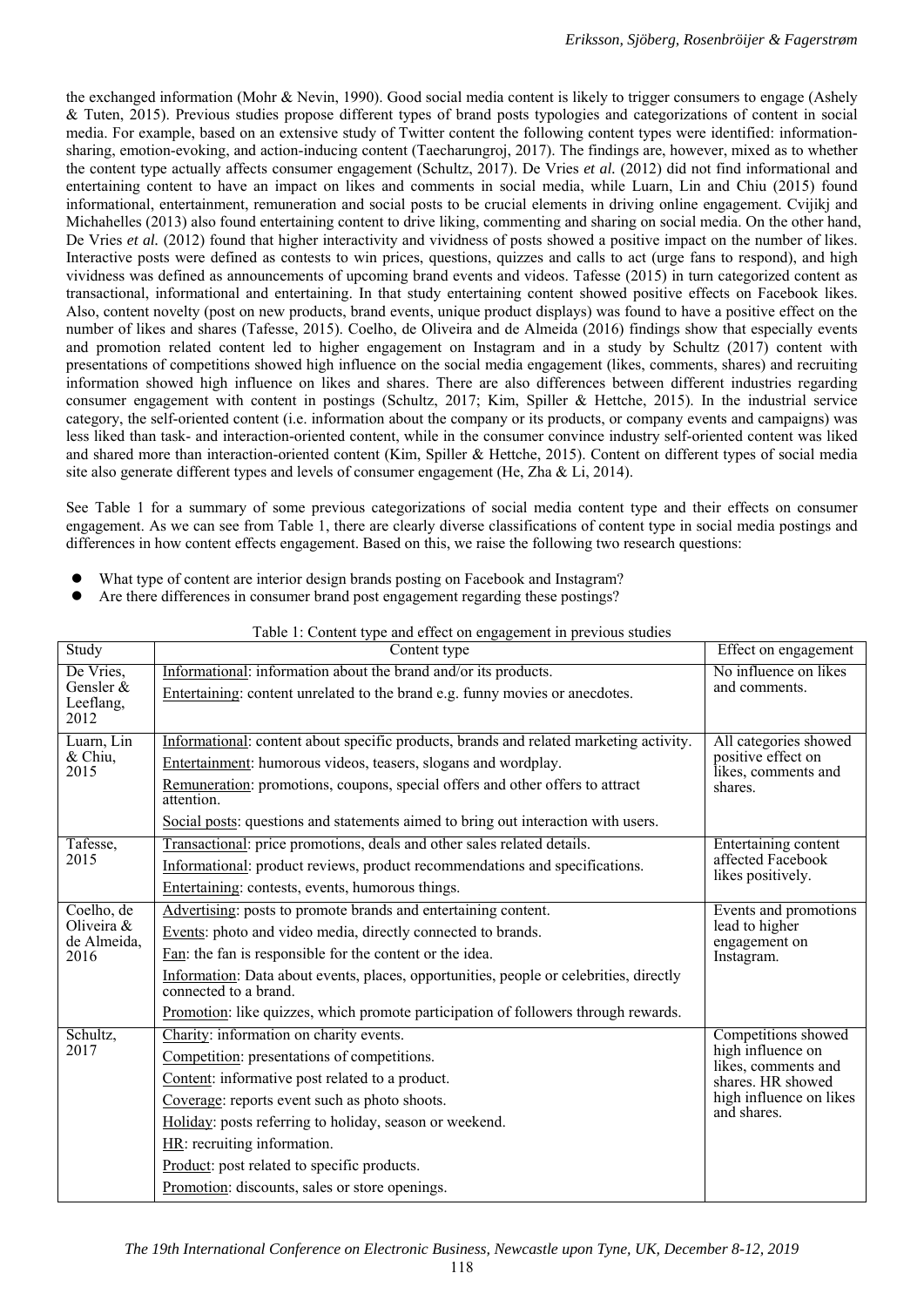|                                      | Statement: posts stating an opinion on a topic.                                                                                                   |                                                               |  |  |
|--------------------------------------|---------------------------------------------------------------------------------------------------------------------------------------------------|---------------------------------------------------------------|--|--|
| Cvijikj $\&$<br>Michahelles,<br>2013 | Entertainment: teasers, slogans, or word play, most of those explicitly asking for an<br>engagement from fans.                                    | Entertainment was<br>found to be the most                     |  |  |
|                                      | Information: traditional advertisement, thus containing information about specific<br>products, brand, or the company.                            | influential, increasing<br>liking, commenting<br>and sharing. |  |  |
|                                      | Remuneration: sweepstakes organized within the Facebook brand pages.                                                                              |                                                               |  |  |
| Kim, Spiller<br>& Hettche,<br>2015   | Task oriented contents: persuasive messages, new product announcement, online<br>discounts, coupons and contests.                                 | Content type impact<br>engagement dependent                   |  |  |
|                                      | Interaction oriented contents: Content not directly related to the brand, celebrating a<br>special day or asking to interact and answer questions | on industry type                                              |  |  |
|                                      | Self-oriented contents: Information about the company or its products, or company<br>events and campaigns.                                        |                                                               |  |  |

*Source*: This study.

#### **METHOD**

# **Data Collection And Sample**

This study employs content analysis to address the research questions. The three companies selected for data collection were chosen based on their high rankings in brandsome.fi, a Finnish site that ranks brands based on their popularity. Popularity on brandsome.fi is the number of followers in the following social media sites; Facebook, Twitter, Instagram, YouTube and Pinterest. The pick was made week 16/2017 within the interior design store (sisustusliike in Finnish) category on brandsome.fi. Hence, all three companies (referred to here as brand A, B and C) are Finnish brands that can be categorized as interior design brands. All three companies are small-medium size enterprises regarding number of employees and turnover.

All public brand posts published in Facebook and Instagram between October 2016 and March 2017 for all three brands were collected manually. One researcher functioned as the collector and coder of the raw data used for this study. By manually looking at each post during data collection, a better understanding of the visual intent of the posts should be achieved, as opposed to an automatic procedure with a software program (Laestadius, 2017). All information was gathered without logging into either a Facebook or Instagram account during the data collection, as suggested by Laestadius (2017). Logging in may result in inclusion of data from private accounts (Laestadius, 2017).

The sample was collected between April 1st and 26th 2017. The number of likes, comments and shares change continuously in social media; or posts may be managed, made private, or deleted by users after being collated. A final update was made April 30th 2017 and hence the numbers presented in the results are representative of the situation on April 30th 2017. Laestadius (2017) recommend allowing sufficient time for users to reflect on posted content after it has been published. Data collection one month after the last post ought to be sufficient, as most reactions are often received within the first 48 hours. Overall, the sample size was 392 Facebook posts and 388 Instagram posts, which makes a total of 780 posts.

# **Operationalization And Coding**

To operationalize the type of content in the posts we used the content types of previous studies as a base, as described earlier in Table 1. In the initial coding process a textual description of the main message in every post was registered, along with data on product visibility in the message, and whether the content was shared or not. By analyzing the descriptions of the posts, we discovered other types or nuances of content that did not fit directly into previous categorizations. Hence, we partly adopted an inductive approach to code the content categories. We coded transactional and entertaining content as described in Tafesse (2015) but re-labeled informational as inspirational content. An inspirational approach to present product related content seems to be typical for interior design brands, where the postings strongly aim at evoking emotions and design ideas regarding the products, patterns and different product related settings. A similar category of emotion–evoking content has also been identified by Taecharungroj (2017). Cooperative was added, as a substantial part of the content in the posts was shared or coproduced content with bloggers, stylists, magazines, TV-shows etc. A similar type where the fan was behind the idea and content of the post was used by Coelho, de Oliveira and de Almeida (2016). Also Taecharungroj (2017) identified contentsharing as an important social media communication strategy by a global brand. A fifth type, miscellaneous, was added as some content could not be fitted into any of the other types. This content was typically general announcements and updates. See Table 2 for a description of the five content types used in this study. The final coding of content types was conducted by the principal researcher based on the description of each collected posting.

Different emotional icons (emoji's) in Facebook related to like/dislike/heart were not separated, therefore "likes" include all these reactions. Although the use of emoji was mainly positive towards the brands, some likes may in fact be negative reactions towards brand posts. Hence, we are here mainly measuring the behavioral dimension of engagement, rather than the emotional dimension (Hollebeek *et al.*, 2014). The number of comments and shares were also collected from the brands' Facebook fan pages and comments from the brands' Instagram fan pages. In Instagram, shares are not shown in a similar manner to that of Facebook posts. In Instagram, content is basically shared by tagging other people, or the post is reposted to the person's own account. Also, Coelho, de Oliveira and de Almeida (2016) suggested to use likes and comments in Instagram. To calculate the weighted consumer brand post engagement on both platforms, we used the formula adapted from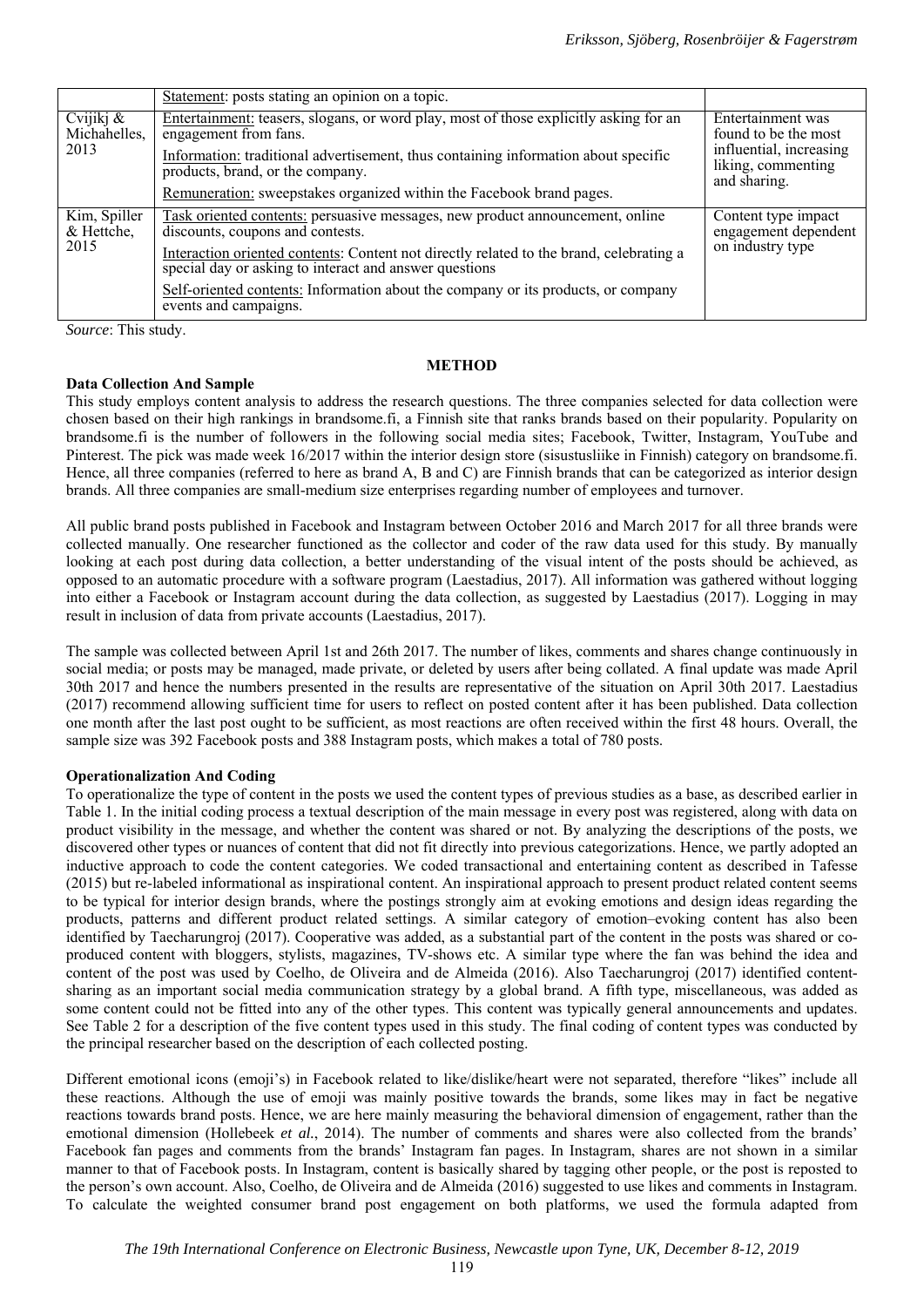Unmetric.com by Ge and Grezel (2017). The formula used was calculated as follows: Facebook engagement =  $1*$ Likes +  $5*Comments + 10<sup>*</sup>Shares and Instagram engagement =  $1*$ Likes +  $5*$ Comments.$ 

The coding also included posting time according to the six months investigated (October to March), the social media site (Facebook, Instagram) and brand page coded according to the three companies (A, B and C) investigated. The follower base of the three brands was also registered at the final sample update.

| Table 2: Content type |                                                                                                                                                                 |  |  |  |  |  |  |  |
|-----------------------|-----------------------------------------------------------------------------------------------------------------------------------------------------------------|--|--|--|--|--|--|--|
| Content type          | Description                                                                                                                                                     |  |  |  |  |  |  |  |
| Inspirational         | Inspirational product and pattern picks, new product arrivals and other inspirational product related calls<br>to act (e.g. take a look at this, get inspired). |  |  |  |  |  |  |  |
| Entertaining          | Contests for prizes, fun events and questions for fans.                                                                                                         |  |  |  |  |  |  |  |
| Transactional         | Price promotions, deals and other sales related details.                                                                                                        |  |  |  |  |  |  |  |
| Cooperative           | Shared or co-produced content with bloggers, stylists, magazines, TV-shows etc.                                                                                 |  |  |  |  |  |  |  |
| Miscellaneous         | Content which does not fit into any of the other characteristics (e.g. general announcements and updates).                                                      |  |  |  |  |  |  |  |

# **Statistical Analysis**

All statistical analysis were conducted in IBM SPSS Statistics 25. Preliminary analysis were conducted to check normality distributions and homogeneity of variance between groups. The main analysis included descriptive statistics of brand postings and content type, and a four-way ANOVA-analysis and an one-way ANOVA-analysis with post hoc tests to understand brand post engagement. An ANOVA-analysis was chosen as the dependent variable is continuous and the independent variables are categorical.

**RESULTS** 

# **Brand Postings and Content Type**

In Table 3 we can see that Brand A was the most active in posting content of the three brands with 146 posts in Facebook and 166 posts in Instagram. Brand B was the only brand to publish more posts in Facebook than in Instagram – on average 22 posts per month in Facebook and 14 posts per month in Instagram. Brand C posted on average 19 posts per month in Facebook and 24 in Instagram. By summing up the mean number of posts per week for all three brands, five posts was the mean both on Facebook and Instagram. Overall, November to December before Christmas was the peak period for postings on both platform (Table 3). Of the total 388 Instagram posts, 156 (40.2%) were made during this period. Similarly, out of 392 Facebook posts, 147 (37.5%) were posted in November to December. Also, other festivities (e.g., Halloween, Finnish Independence Day, Valentine's Day, and Father's day) generated peaks in frequency of postings. All three brands have a larger follower base on Facebook. The average follower base of the three brands, as of the final sample update, was 31048 followers on Facebook and 17300 followers on Instagram (Table 3).

|            | Postings |          |           |     | ັ<br>Posting time |     |     |                |     |          | Followers |  |
|------------|----------|----------|-----------|-----|-------------------|-----|-----|----------------|-----|----------|-----------|--|
| Brand page | Total    | Facebook | Instagram | Oct | <b>Nov</b>        | Dec | Jan | Feb            | Mar | Facebook | Instagram |  |
|            | 312      | 146      | 166       | 51  | 54                | 64  | 50  | 36             | 57  | 16486    | 13300     |  |
| B          | 212      | 130      | 82        | 27  | 42                | 54  | 35  | 26             | 28  | 32146    | 21800     |  |
|            | 256      | 116      | 140       | 48  | 53                | 37  | 39  | 35             | 44  | 44510    | 16800     |  |
| Total      | 780      | 392      | 388       | 126 | 49                | 155 | 124 | Q <sub>7</sub> | 129 | 93142    | 51900     |  |
| Average    | 260      | 131      | 129       | 42  | 50                | 52  | 41  | 32             | 43  | 31048    | 17300     |  |

Table 3: Number of postings, posting time and followers

Table 4 shows the postings according to content type. Most of the posts on both sites were of inspirational character. Overall, Instagram received more inspirational posts than Facebook. Facebook in turn received more transactional and miscellaneous posts than Instagram. Entertaining and cooperative content gained quite similar numbers of posts on both social media sites. A chi-square test for independence indicate a significant association between social media site and content type,  $\gamma$ 2 (4, n = 780) = 43.107,  $p < 0.001$ .

|               |       |               | $1400$ $\sigma$ $\tau$ . I $03$ thight according to content type |           |           |           |
|---------------|-------|---------------|------------------------------------------------------------------|-----------|-----------|-----------|
| Content type  | Total | $N = 780$     | Facebook                                                         | $N = 392$ | Instagram | $N = 388$ |
|               | posts | $\frac{0}{0}$ | posts                                                            | $\%$      | posts     | $\%$      |
| Inspirational | 450   | 57.7          | 194                                                              | 49.5      | 256       | 66.0      |
| Entertaining  | 20    | 2.6           |                                                                  | 2.8       |           | 2.3       |
| Transactional | 50ء   | 19.2          |                                                                  | 23.2      | 59        | 15.2      |
| Cooperative   | 118   | 15.1          | 58                                                               | 14.8      | 60        | 15.5      |
| Miscellaneous | 42    | 5.4           | 38                                                               | 9.7       |           | 1.0       |

Table 4: Posting according to content type

# **Consumer Brand Post Engagement**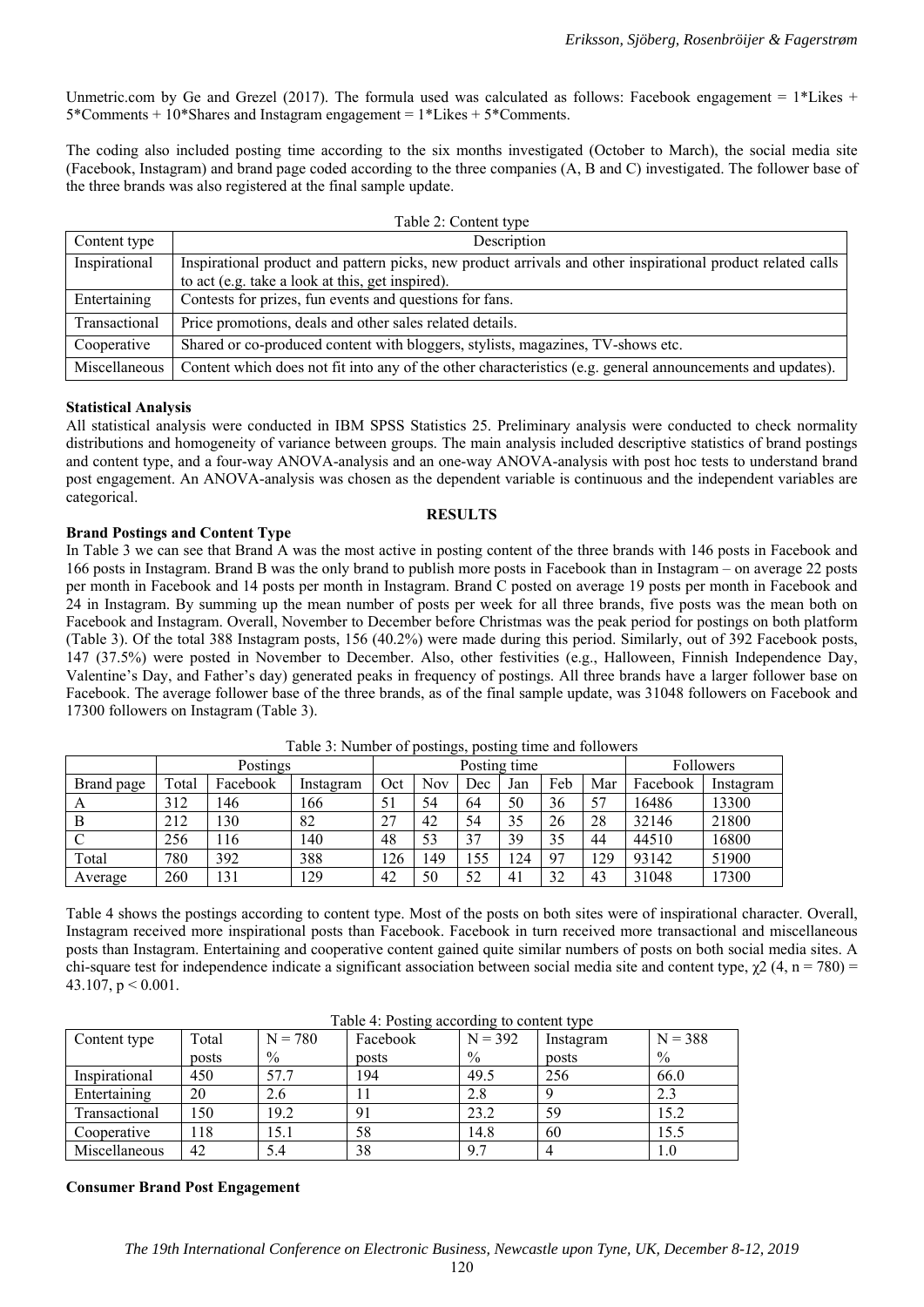In Table 5 we can see the mean score of Likes, Comments and Shares per post on the two sites, followed by the weighted engagement (WE) mean score. In Table 6 we can see the descriptive statistics of weighted engagement according to content type overall and for both Facebook and Instagram. Based on the numbers in Table 5 we can see that Instagram gained overall higher consumer brand post engagement, despite that shares are excluded from the Instagram score. The main difference between Facebook and Instagram seems to be the mean number of Likes. We also divided the WE number with the average number of Facebook and Instagram followers of the brands. Instagram scores a higher follower engagement rate 2.72% (WE 469.89 / Followers 17300) than Facebook 1.01% (WE 304.17 / Followers 31048).

| Table 9. Descriptive statistics of consumer brand post engagement |                  |        |     |       |                   |           |     |      |  |  |
|-------------------------------------------------------------------|------------------|--------|-----|-------|-------------------|-----------|-----|------|--|--|
|                                                                   | Facebook<br>Mean | SD     | Min | Max   | Instagram<br>Mean | <b>SD</b> | Min | Max  |  |  |
| Brand post likes                                                  | 235.71           | 265.86 |     | 1751  | 460.64            | 269.54    | 72  | 1923 |  |  |
| Brand post comments                                               | 10.83            | 96.61  |     | 1706  | 1.85              | 2.17      |     |      |  |  |
| Brand post shares                                                 | 2.86             | 9.40   |     | 102   |                   |           | -   |      |  |  |
| Brand post WE*                                                    | 304.17           | 633.03 |     | 10037 | 469.89            | 272.98    | 72  | 1963 |  |  |

Table 5. Descriptive statistics of consumer brand post engagement

\* Likes\*1 + Comments\* $5 +$ Shares\*10

|  |  |  |  | Table 6. Descriptive statistics of weighted engagement (WE) according to content type |
|--|--|--|--|---------------------------------------------------------------------------------------|
|  |  |  |  |                                                                                       |

|               | Overall WE |         |           |     | - -<br>Facebook WE |           | Instagram WE |        |           |
|---------------|------------|---------|-----------|-----|--------------------|-----------|--------------|--------|-----------|
| Content type  | N          | Mean    | <b>SD</b> | N   | Mean               | <b>SD</b> | N            | Mean   | <b>SD</b> |
| Inspirational | 450        | 421.45  | 361.14    | 194 | 299.00             | 318.60    | 256          | 514.24 | 296.26    |
| Entertaining  | 20         | 1121.20 | 2224.37   | 11  | 1718.91            | 2723.47   | 9            | 412.89 | 177.55    |
| Transactional | 150        | 311.35  | 342.36    | 91  | 264.62             | 336.73    | 59           | 383.44 | 227.08    |
| Cooperative   | 118        | 289.60  | 202.91    | 58  | 185.92             | 232.97    | 60           | 389.81 | 165.09    |
| Miscellaneous | 42         | 200.00  | 153.93    | 38  | 196.21             | 159.43    |              | 236.00 | 98.60     |
| Total         | 780        | 386.60  | 495.00    | 392 | 304.17             | 633.03    | 388          | 469.89 | 272.98    |

In order to further analyze the data, we explored the normality distribution of the weighted engagement. The engagement was heavily positively skewed. The skewness coefficient was 10.741 and kurtosis 190.25. Hence, we did a logarithmic transformation of the weighted engagement to exclude unusual cases. Similar transformations have also been conducted in other social media engagement studies with positive skewness (Kim, Spiller & Hettche, 2015). The transformed engagement variable improved to a skewness coefficient of -0.957 and kurtosis of 2.174. We used the transformed engagement variable as dependent variable in an ANOVA-analysis to test the main and interaction effects of content type and social media site (Facebook vs. Instagram). To control for the possible main effects of the number of postings and follower base of the three brands and the time of postings, the variables brand page and posting time were included as additional independent factors in the analysis. We also tested the homogeneity of variance. The Levene's test of equality of error variances was significant  $(22.601, df1/df2 = 9/770, p < 0.001)$ , thus we should set a more stringent significance level (at least 0.01) when analyzing the effect sizes of the model (Pallant, 2016).

The ANOVA-analysis does confirm the type of social media site to have a main effect on the weighted engagement (Table 7). There is also a clear interaction effect between type of social media site and content type on WE. Furthermore, the result shows a strong significant main effect of content type on engagement. Hence, our further analysis includes a one-way ANOVA with post hoc test to better understand the differences between content type on Facebook and Instagram (see below). It should be noted that the control variable brand page had a significant effect on engagement but posting time did not show significant effect. The results in Table 7 show that the model explains 30.0% of the variance (adjusted R2 squared), thus it is obvious that there are other variables that also affect consumer brand post engagement.

We ran a one-way ANOVA with post hoc test to investigate differences in the logarithmic weighted engagement between the five content types for the total sample and for the Facebook and Instagram data separately (Table 8). The Levene's test of homogeneity of variance was significant for the overall data (9.973, df1/df2 =  $4/775$ , p < 0.001) and the Facebook data (5.030,  $df1/df2 = 4/387$ ,  $p = 0.001$ , but not for the Instagram data (1.550,  $df1/df2 = 4/383$ ,  $p = 0.187$ ). Hence, we used (as suggested by Pallant (2016)) the Welch-test for the overall data (15.000, df = 4, p < 0.001) and Facebook data (5.905, df = 4, p < 0.001), but the F-test for Instagram data (7.555,  $df = 4$ ,  $p < 0.001$ ). All three tests were clearly significant. Then we used the Games-Howell post hoc for the overall data and the Facebook data, and the Tukey post hoc test for the Instagram data. The Games-Howell post hoc test is suitable when unequal group variances are assumed and there are unequal group sizes, and the Tukey post hoc test is suitable when equal variances are assumed but there are unequal group sizes (Shingala & Rajyaguru, 2015).

In Table 6 we can see that entertaining content clearly scores the highest mean value overall, and the pairwise comparisons with the Games-Howell post hoc test does show a significant difference between entertaining content and transactional, cooperative and miscellaneous content (Table 8). In addition, inspirational content does overall show a clear positive mean difference towards transactional, cooperative and miscellaneous content.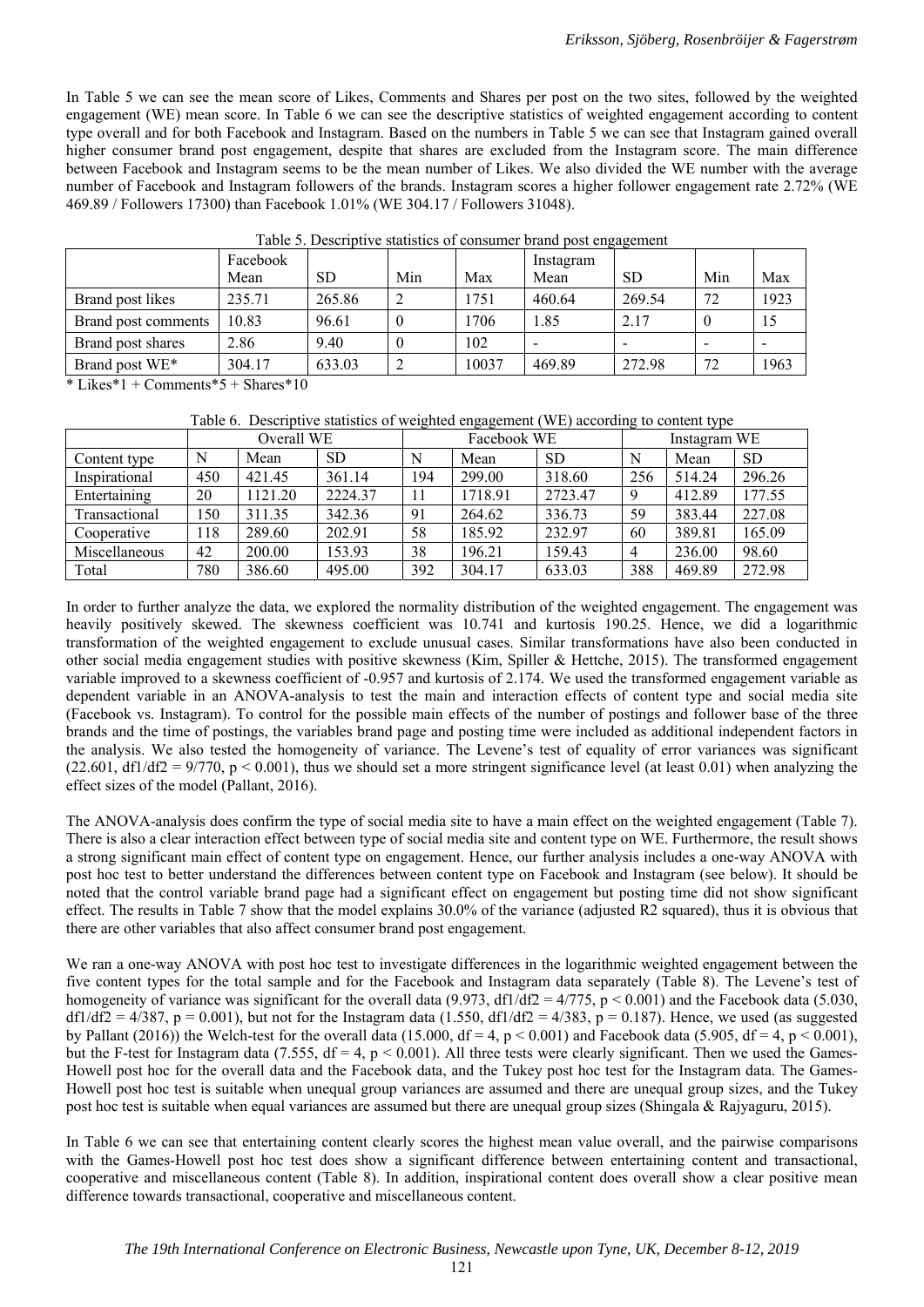The number of cases for Entertaining content (9 cases) and Miscellaneous content (4 cases) on Instagram is low, thus these two content categories were omitted from the Instagram ANOVA-analysis. On Instagram, inspirational content received the highest mean score. The Tukey post hoc test confirms a significant difference between inspirational content and transactional and cooperative content (Table 8). Also, on Facebook inspirational content scored a significantly higher mean than transactional and cooperative content. Entertaining content scores the clearly highest mean value on Facebook, but due to the low number of cases (11) the results need to be omitted from the ANOVA-analysis. When we analyzed the Facebook engagement numbers in detail, we found a few prize competition posts (categorized as entertaining content) that acquired very high engagement numbers. Therefore, it seems that some highly attractive prize competitions generate peaks in engagement on Facebook.

|                                     | Type III Sum of |                |             |          |       |                        |
|-------------------------------------|-----------------|----------------|-------------|----------|-------|------------------------|
| Effect                              | Squares         | df             | Mean Square | F        | n     | Partial n <sub>2</sub> |
| Corrected Model                     | 257.406         | 16             | 16.088      | 21.823   | 0.000 | 0.314                  |
| Intercept                           | 5383.047        | 1              | 5383.047    | 7301.864 | 0.000 | 0.905                  |
| Content type                        | 31.172          | $\overline{4}$ | 7.793       | 10.571   | 0.000 | $0.053*$               |
| Social media site                   | 21.010          | 1              | 21.010      | 28.498   | 0.000 | $0.036*$               |
| Brand page                          | 18.333          | $\overline{2}$ | 9.167       | 12.434   | 0.000 | $0.032*$               |
| Posting time                        | 5.559           | 5              | 1.112       | 1.508    | 0.185 | 0.010                  |
| Content type * Social media<br>site | 14.953          | $\overline{4}$ | 3.738       | 5.071    | 0.000 | $0.026*$               |
| Error                               | 562.495         | 763            | 0.737       |          |       |                        |
| Total                               | 24632.028       | 780            |             |          |       |                        |
| Corrected Total                     | 819.902         | 779            |             |          |       |                        |

Table 7. ANOVA-analysis for the dependent Log (weighted engagement)

a. R Squared = 0.314 (Adjusted R Squared = 0.300), \* The effect size is significant at 0.001 level

|               |               |              | $\sim$ $\sim$ | ັັ               |       |                  |                |
|---------------|---------------|--------------|---------------|------------------|-------|------------------|----------------|
|               |               | Overall mean |               |                  |       | Instagram        |                |
| (I) Content   | $(J)$ Content | $(I-J)$      |               | Facebook Mean    |       | Mean             |                |
| type          | type          | difference   | $\mathbf{D}$  | Difference (I-J) | D     | Difference (I-J) | $\mathfrak{p}$ |
| Inspirational | Entertaining  | $-0.43761$   | 0.518         | $-1.12685$       | 0.213 | 0.17346          | 0.849          |
|               | Transactional | $0.55633*$   | 0.000         | $0.46102*$       | 0.042 | $0.31254*$       | 0.000          |
|               | Cooperative   | $0.43916*$   | 0.001         | $0.55555*$       | 0.013 | $0.22260*$       | 0.019          |
|               | Miscellaneous | $0.77515*$   | 0.000         | 0.32246          | 0.349 | $0.72104*$       | 0.038          |
| Entertaining  | Transactional | $0.99395*$   | 0.017         | 1.58787          | 0.053 | 0.13908          | 0.939          |
|               | Cooperative   | $0.87677*$   | 0.041         | 1.68241*         | 0.039 | 0.04915          | 0.999          |
|               | Miscellaneous | 1.21276*     | 0.004         | 1.44931          | 0.085 | 0.54758          | 0.371          |
| Transactional | Cooperative   | $-0.11718$   | 0.923         | 0.09453          | 0.992 | $-0.08993$       | 0.868          |
|               | Miscellaneous | 0.21881      | 0.740         | $-0.13856$       | 0.969 | 0.40850          | 0.519          |
| Cooperative   | Miscellaneous | 0.33599      | 0.324         | $-0.23309$       | 0.832 | 0.49844          | 0.312          |

Table 8. Post-hoc test for content type and Log (weighted engagement) overall and on Facebook and Instagram

\* The mean difference is significant at 0.05 level

# **DISCUSSION AND CONCLUSION**

The main purpose of this study was to explore three interior design brands' postings on Facebook and Instagram and to analyze consumer engagement towards the posts. We raised two research questions. Our first research question was: What type of content are interior design brands posting on Facebook and Instagram? Based on a content analysis we identified the following content types: Inspirational, Entertaining, Transactional, Cooperative and Miscellaneous. Most posts on both social media sites were of inspirational character, but Facebook was compared to Instagram used more for transactional and miscellaneous postings, while Instagram relative to Facebook was used more for inspirational postings. Entertaining and cooperative posts were quite evenly distributed on both sites. This shows that slightly different content strategies are used on the two social media sites. Facebook does have better linking features to e.g. external Web sites/stores, which may promote a more transactional content strategy. Instagram again is based mainly upon visual postings such as photos or images, which may boost more inspirational posts by brands. Instagram is an image and visual content dominant social media platform (Virtanen, Björk & Sjöström, 2017).

The results also show that the three interior design brands investigated are actively present in social media, they have a regular posting frequency in both Facebook and Instagram. The peaks of posts occur before Christmas and during other major events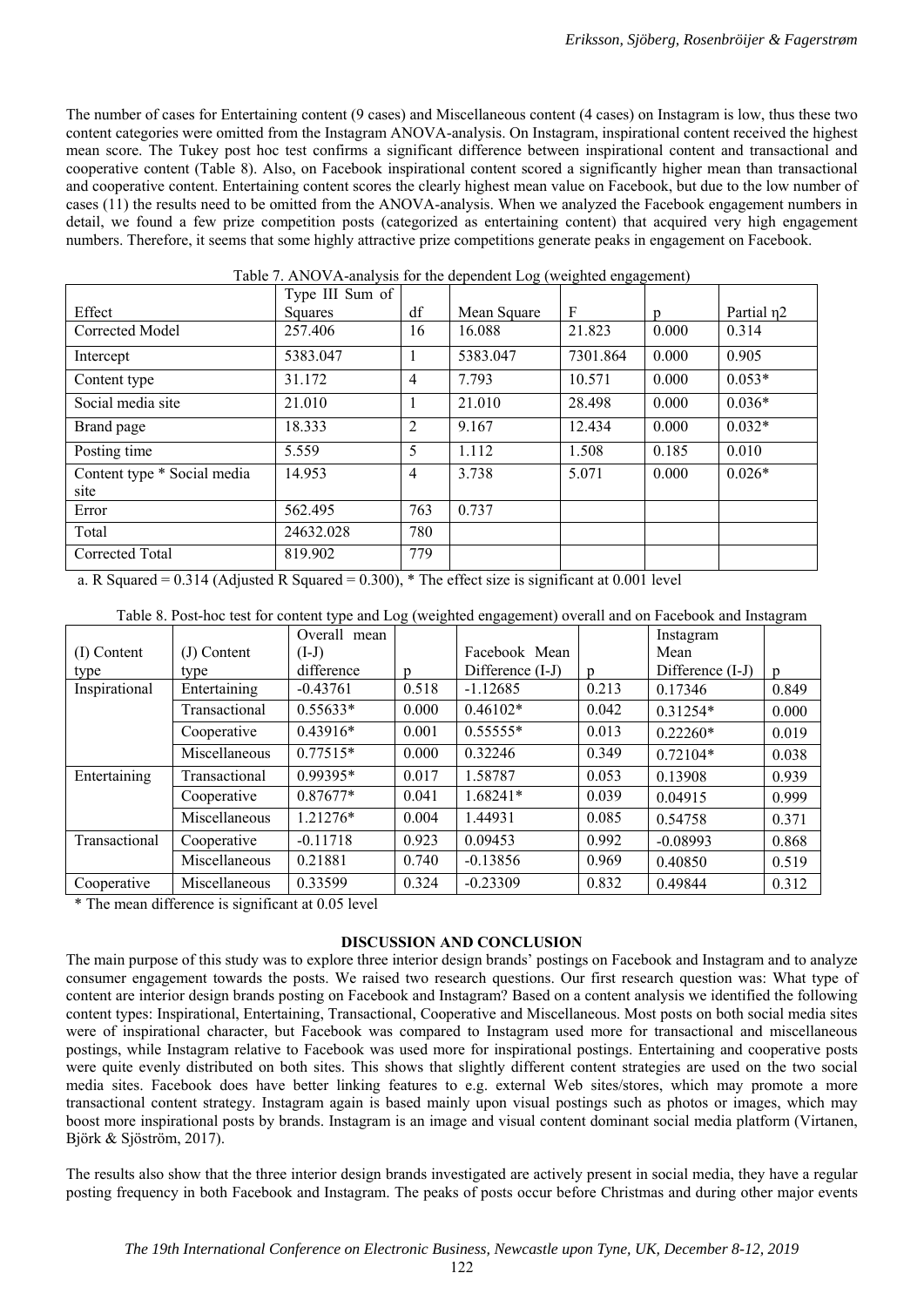and festivities, which is quite typical on social media sites (Coelho, de Oliveira & de Almeida, 2016). The importance of frequent brand updates in social media has also been emphasized in previous studies (Ashley & Tuten, 2015).

The second research question that we raised was: Are there differences in consumer brand post engagement on Facebook and Instagram? The results show that the levels of consumer engagement vary between the two social media platforms. The brands in this study had more followers on Facebook than Instagram, which ought to lead to higher engagement on Facebook due to the potential of higher reach. However, in this study Instagram showed a significantly higher weighted consumer brand post engagement rate than Facebook, and the type of social media site showed a significant main effect on the weighted engagement. Also the interaction effect between the type of social media site and content type was significant. This is in line with previous research that different social media sites generate different levels of engagement (He, Zha & Li, 2014). The user base on Instagram is also younger (AudienceProject, 2017; Pew Research Center, 2018), and the Instagram fans may thus be more active in social media in general. According to Pew Research Center (2018) young adults stand out in frequency of social media use. Moreover, there seems to be a consensus among industry experts that free brand post exposure has dropped especially in Facebook, e.g. due to the algorithms in the news feed. Still social media engagement rates of  $1 - 3%$  are quite good according to some professional online sources. In this study the overall weighted engagement rate on Facebook was 1.01% and on Instagram 2.72%.

Based on our further analysis we found that inspirational and entraining content gained the highest weighted engagement numbers overall. On Facebook a few prize competitions (here categorized as entertaining content) generated very high engagement numbers. Entertaining content and competitions for prizes have also by other studies been found to generate high consumer engagement levels on social media sites (Tafesse, 2015; Schultz, 2017; Cvijikj & Michahelles, 2013). On Instagram inspirational posts clearly generated the highest weighted engagement numbers, albeit there were only 9 cases (omitted) of entertaining content. Nevertheless, it seems like the brand fans on Instagram are engaged by inspirational interior design branded content and are not only looking for deals, contests for prizes or similar. Brands should be careful that the consumers might mainly follow a brand in order to qualify for discounts or different types of coupons (Ashley & Tuten, 2015). Hence, evoking emotions in social media does seem to be an interesting communication strategy for brands (Taecharungroj, 2017). Building an emotional bond with brand fans in online communities may also deepen the fans' affection and passion for the brand (Hsu, 2019). Emotional engagement is an important dimension in the theoretical foundation of consumer brand engagement (Hollebeek *et al.*, 2014).

#### **Limitations And Further Research**

As clearly shown in the literature review of this paper, different studies use different content classifications and consumer brand post engagement metrics on social media sites, and thus it may be hard to directly compare results between different studies. Here, we defined content types as Inspirational, Entertaining, Transactional, Cooperative or Miscellaneous, which we found appropriate based on previous research and the data set in the context of interior design on two different social media sites. The results are delimited to the context of interior design and three Finnish brands. The interior design market is aesthetically driven and hence the characteristics of Instagram as an image and visual content dominant social media platform ought to fit well within interior design. Previous research confirms that there are differences between industries how content influence engagement in social media (Kim, Spiller & Hettche, 2015; Schultz, 2017). Therefore, future studies could have a larger data set from different types of industries. Cultural aspects could also be interesting to study, and other posting characteristics such as media type (text, photo and video) could be included in the analysis. The formula used for the weighted consumer engagement could also be critically reviewed. In this study we did not consider emotional emoji reactions and thus including emotional reactions to the weighted engagement formula could be an interesting aspect to consider in further studies.

#### **Conclusion**

To sum it up, this study contributes to previous research regarding content type and consumer engagement in social media marketing and hence it helps to understand what type of postings on two social media sites drive consumer brand post engagement. It also adds to the theoretical discussion on consumer engagement. Engagement on the two social media sites is enhanced by entertaining and inspirational content. Especially on Instagram, inspirational content created the highest brand engagement. From a managerial perspective, this study shows the importance of monitoring and analyzing postings on different social media sites. A primary insight in this study was the differences in consumer brand post engagement between Facebook and Instagram, where Instagram had a higher engagement level. Brands that want to achieve business advantages using social media need to regularly analyze themselves and their competitors on different social media sites. Future research could replicate this study by taking into account the discussed limitations and improving upon them.

#### **REFERENCES**

- Ashley, C. & Tuten, T. (2015). Creative Strategies in Social Media Marketing: An Exploratory Study of Branded Social Content and Consumer Engagement, *Psychology and Marketing*, 32(1), 15–27.
- AudienceProject (2017). Insights 2017 Apps and social media use in US, UK & Nordics. *AudienceProject Insights 2017*. Retrieved from https://www.audienceproject.com/wp-

content/uploads/audienceproject\_study\_apps\_social\_media\_usage.pdf (accessed 20 July 2019).

Brodie, R. J., Ilic, A,. Juric B. & Hollebeek, L. (2013). Consumer engagement in a virtual brand community: An exploratory analysis, *Journal of Business Research*, 66, 105–114.